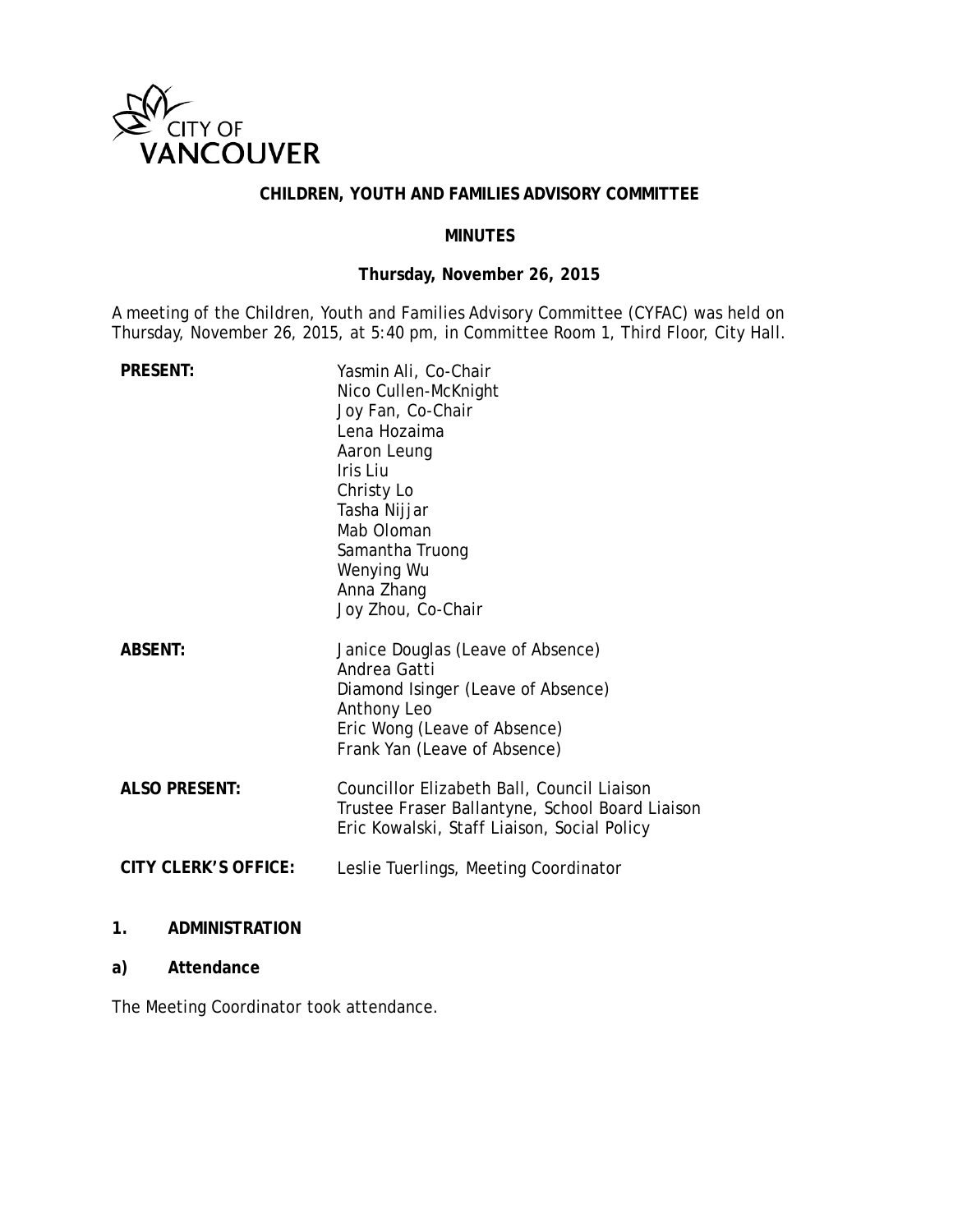# **b) Leave of Absence Requests**

MOVED by Joy Fan SECONDED by Aaron Leung

> THAT the Children, Youth and Families Advisory Committee approve leaves of absence for Janice Douglas, Diamond Isinger, Eric Wong and Frank Yan.

CARRIED UNANIMOUSLY

# **c) Minutes of September 24, 2015, for Approval**

MOVED by Joy Fan SECONDED by Christy Lo

> THAT the minutes of the Children, Youth and Families Advisory Committee meeting held on September 24, 2015, be approved.

CARRIED UNANIMOUSLY

# **2. Approval of 2016 Meeting Dates**

MOVED by Mab Oloman SECONDED by Samantha Truong

> THAT the Children, Youth and Families Advisory Committee approve the following schedule of meetings and working sessions:

| <b>ALL THURSDAYS</b>  |                        |
|-----------------------|------------------------|
| No meeting in January |                        |
| February 18           | <b>Regular Meeting</b> |
| March 24              | <b>Working Session</b> |
| April 14              | <b>Regular Meeting</b> |
| May 12                | <b>Working Session</b> |
| June 2                | <b>Regular Meeting</b> |
| July 7                | <b>Regular Meeting</b> |
| No meeting in August  |                        |
| September 8           | <b>Regular Meeting</b> |
| October 6             | <b>Woking Session</b>  |
| November 10           | <b>Regular Meeting</b> |
| December 8            | <b>Working Session</b> |

CARRIED UNANIMOUSLY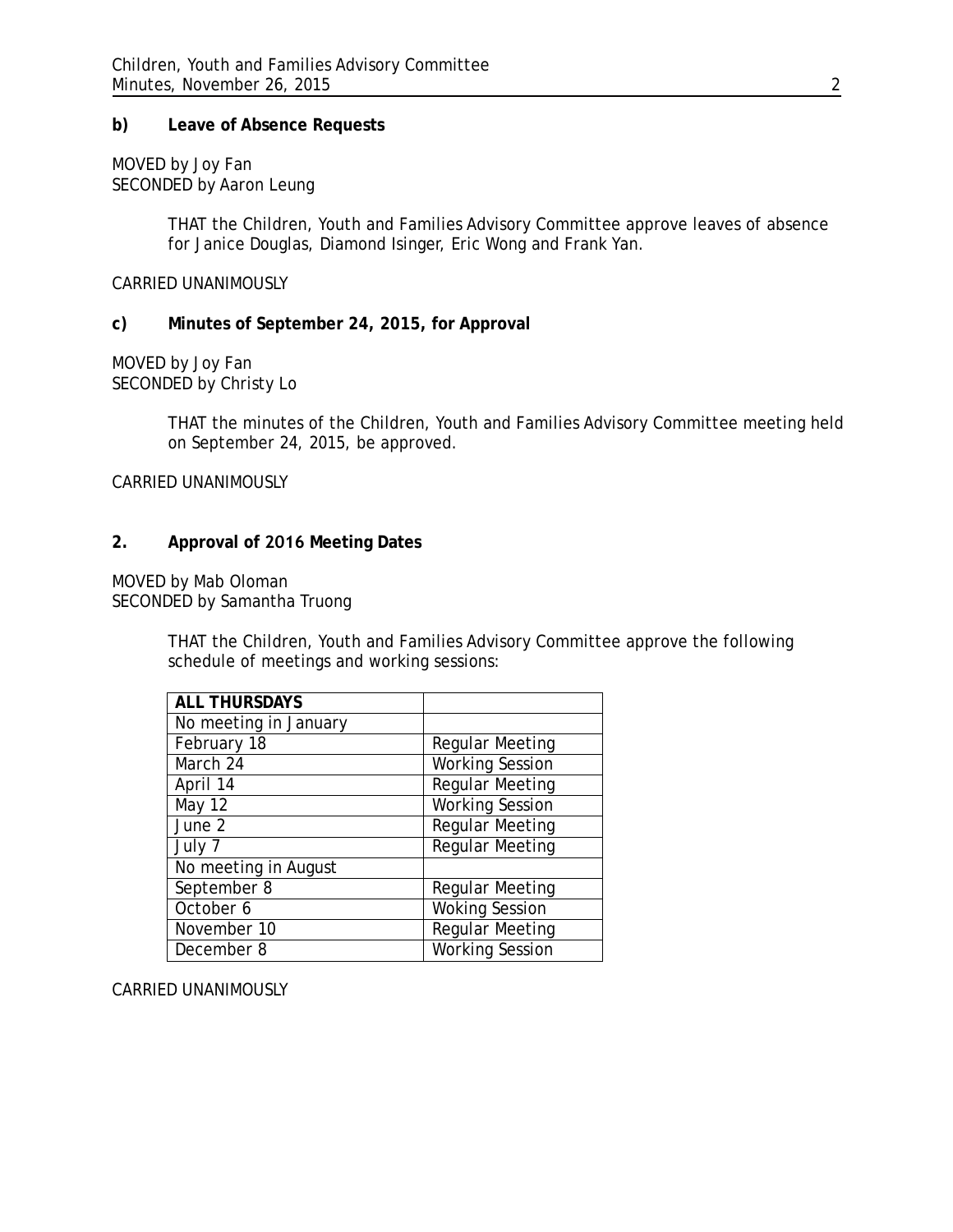# **3. Presentations**

a) David Suzuki Foundation

Winnie Hwo and Kyle Empringham, Engagement Specialists with the David Suzuki Foundation, provided presentations on their organizations sustainable diversity work and Camp Suzuki, and responded to questions.

b) Chinatown Coalition

Kevin Huang of the Hua Foundation, and Doris Chow and Kathryn Gwun-Yeen Lennon of the Youth Collaborative for Chinatown, provided presentations on how they are engaging Chinese-Canadian citizens in Chinatown, and responded to questions.

### **4. Working Session Feedback**

None.

## **5. Update on First Call's Poverty Report**

Mab Oloman provided brief comments on First Call's Poverty Report and suggested inviting Adrenne Montani, to present on the topic at a joint Committee meeting between the CYFAC, Women's Advisory Committee, Seniors Advisory Committee and the Urban Aboriginal Peoples' Advisory Committee.

#### **6. Update on Committee Vacancies**

The Meeting Coordinator provided an update on the status of filling vacancies.

# **7. City of Vancouver Welcoming Refugees**

Social Policy Staff and Councillor Ball provided an overview of the City's commitment to assist Syrian Refugees in settling in the Lower Mainland.

#### **8. New Business**

#### **a) \$10aDay Childcare Plan**

Yasmin Ali provided an overview of the \$10aDay Childcare Plan.

### MOVED by Samantha Truong SECONDED by Lena Hozaima

THAT the Children, Youth and Families Advisory Committee endorse the \$10aDay Childcare Plan.

## CARRIED UNANIMOUSLY